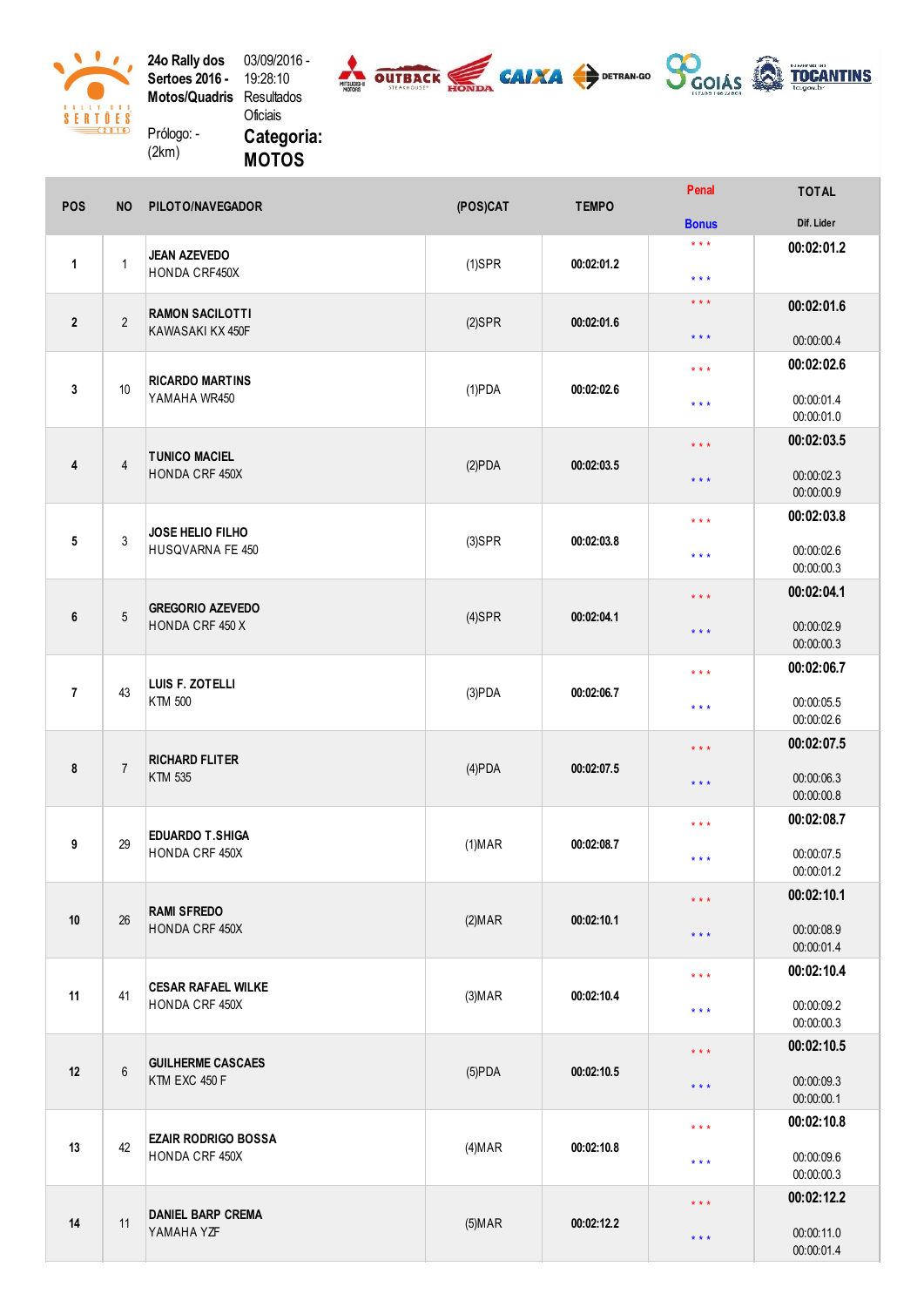|    |    | <b>RAFAEL MILAN</b>                             |                |                     | $***$                   | 00:02:13.0               |
|----|----|-------------------------------------------------|----------------|---------------------|-------------------------|--------------------------|
| 15 | 12 | HUSABERG FE 501                                 | $(6)$ PDA      | 00:02:13.0          | $***$                   | 00:00:11.8<br>00:00:00.8 |
|    |    | <b>LUCIANO GOMES</b>                            |                |                     | $\star$ $\star$ $\star$ | 00:02:13.5               |
| 16 | 47 | YAMAHA WR450F                                   | (6) <b>MAR</b> | 00:02:13.5          | $\star$ $\star$ $\star$ | 00:00:12.3<br>00:00:00.5 |
|    |    | <b>TULIO BORGES MALTA</b>                       |                |                     | $***$                   | 00:02:16.0               |
| 17 | 28 | HONDA CRF 230CC                                 | $(1)$ CRF      | 00:02:16.0          | $***$                   | 00:00:14.8<br>00:00:02.5 |
|    |    | JOSE DE DEUS B. NETO                            |                |                     | $\star$ $\star$ $\star$ | 00:02:16.2               |
| 18 | 19 | KTM ECX 350                                     | (7) <b>MAR</b> | 00:02:16.2          | $\star\star\star$       | 00:00:14.1<br>00:00:00.2 |
|    |    | <b>JULIO BISSINHO</b>                           |                |                     | $\star$ $\star$ $\star$ | 00:02:16.6               |
| 19 | 8  | HONDA CRF 230                                   | $(2)$ CRF      | 00:02:16.6          | $***$                   | 00:00:15.4<br>00:00:00.4 |
|    |    | <b>MARCOS COLVERO</b><br>KTM EXC450             |                |                     | $***$                   | 00:02:16.6               |
| 20 | 15 |                                                 | $(7)$ PDA      | 00:02:16.6          | $\star\star\star$       | 00:00:15.4<br>00:00:00.0 |
|    |    | <b>GUILHERME TAVARES</b><br>KAWASAKI KLX 450R   |                |                     | $\star$ $\star$ $\star$ | 00:02:18.9               |
| 21 | 53 |                                                 | (8) <b>MAP</b> | 00:02:18.9          | $***$                   | 00:00:17.7<br>00:00:02.3 |
|    | 31 | <b>ISRAEL C.SEGUNDO</b><br>HONDA CRF 450X       |                |                     | $***$                   | 00:02:19.4               |
| 22 |    |                                                 | (9) <b>MAR</b> | 00:02:19.4          | $***$                   | 00:00:18.2<br>00:00:00.5 |
|    |    | <b>VITOR Y.CLOSS</b><br>KAWASAKI KLX 450R       |                |                     | $***$                   | 00:02:20.8               |
| 23 | 37 |                                                 | $(8)$ PDA      | 00:02:20.8          | $***$                   | 00:00:19.6<br>00:00:01.4 |
|    |    | <b>MARISERGIO F. KONS</b>                       |                |                     | * * *                   | 00:02:21.4               |
| 24 | 33 | YAMAHA WR                                       | $(1)$ OV45     | 00:02:21.4          | $\star$ $\star$ $\star$ | 00:00:20.2<br>00:00:00.6 |
|    |    | <b>FELIPE DE AMORIM</b>                         |                | 00:02:21.7          | $\star$ $\star$ $\star$ | 00:02:21.7               |
| 25 | 48 | HONDA CRF 230 CC                                | $(3)$ CRF      |                     | $***$                   | 00:00:20.5<br>00:00:00.3 |
|    | 20 | <b>DIMAS MATTOS</b><br><b>KTM RALLY REPLICA</b> |                |                     | $\star$ $\star$ $\star$ | 00:02:22.6               |
| 26 |    |                                                 | $(2)$ OV45     | 00:02:22.6          | $\star$ $\star$ $\star$ | 00:00:21.4<br>00:00:00.9 |
|    |    | <b>FLAVIO CATENGA</b><br>9<br>HONDA CRF450      |                |                     | $***$                   | 00:02:22.7               |
| 27 |    |                                                 | $(9)$ PDA      | 00:02:22.7          | $***$                   | 00:00:21.5<br>00:00:00.1 |
|    | 44 | <b>RONALDO IMAY</b><br><b>KTM XC-W 450</b>      |                |                     | $\star$ $\star$ $\star$ | 00:02:23.4               |
| 28 |    |                                                 | $(3)$ OV45     | 00:02:23.4          | $\star$ $\star$ $\star$ | 00:00:22.2<br>00:00:00.7 |
|    |    | JOVANIO L. FRUTUOSO<br>27<br>YAMAHA WR 450F     |                |                     | $***$                   | 00:02:23.6               |
| 29 |    |                                                 | $(4)$ OV45     | 00:02:23.6          | $\star$ $\star$ $\star$ | 00:00:22.4<br>00:00:00.2 |
|    |    | <b>SILVIO MARTINS</b><br><b>KTM 450CC</b>       |                |                     | $\star$ $\star$ $\star$ | 00:02:23.8               |
| 30 | 35 |                                                 | $(5)$ OV45     | 00:02:23.8<br>$***$ |                         | 00:00:22.6<br>00:00:00.2 |
|    |    |                                                 |                |                     |                         |                          |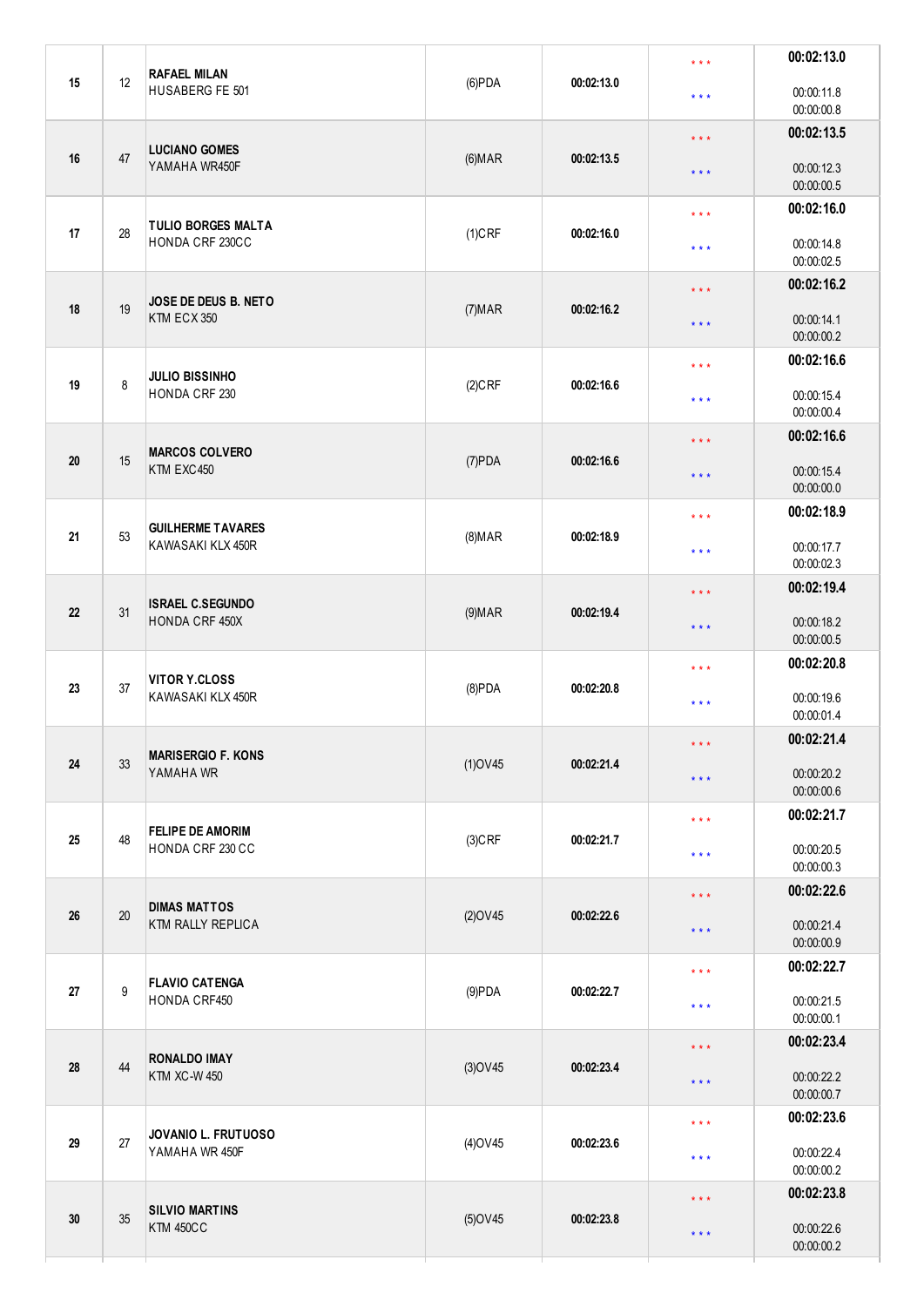| 31 | 52 | <b>RONALDO P. DA SILVA</b><br>HONDA CRF 230               | $(4)$ CRF  | 00:02:24.3 | $***$                                              | 00:02:24.3               |
|----|----|-----------------------------------------------------------|------------|------------|----------------------------------------------------|--------------------------|
|    |    |                                                           |            |            | $\star$ $\star$ $\star$                            | 00:00:23.1<br>00:00:00.5 |
| 32 | 21 | <b>MOARA SACILOTTI</b><br><b>KAWASAKI KLX</b>             | $(6)$ OV45 | 00:02:26.3 | $***$                                              | 00:02:26.3               |
|    |    |                                                           |            |            | $***$                                              | 00:00:25.1<br>00:00:02.0 |
| 33 | 17 | <b>KASSIANO BURTETT</b><br>HONDA CRF 450X                 |            |            | $***$                                              | 00:02:26.7               |
|    |    |                                                           | $(10)$ MAR | 00:02:26.7 | $\star\star\star$                                  | 00:00:25.5<br>00:00:00.4 |
| 34 | 30 | <b>CRISTIANO TEIXEIRA</b><br>HONDA CRF 230                | $(5)$ CRF  | 00:02:27.2 | $***$                                              | 00:02:27.2               |
|    |    |                                                           |            |            | $***$                                              | 00:00:25.1<br>00:00:00.5 |
| 35 |    | <b>CHRISTIAN COSTANTINI</b><br>22<br><b>HONDA CRF450X</b> | $(11)$ MAR | 00:02:29.3 | $\star$ $\star$ $\star$                            | 00:02:27.3               |
|    |    |                                                           |            |            | 00:00:02.0                                         | 00:00:26.1<br>00:00:00.1 |
| 36 | 51 | <b>MARCELO FABRO</b><br>HONDA CRF 230                     | $(6)$ CRF  | 00:02:27.4 | $\star$ $\star$ $\star$                            | 00:02:27.4               |
|    |    |                                                           |            |            | $\star$ $\star$ $\star$                            | 00:00:26.2<br>00:00:00.1 |
| 37 | 38 | <b>ANDRE DE ASSUMPCAO</b><br><b>KTM 450 EXC</b>           | $(12)$ MAR | 00:02:28.2 | $\star$ $\star$ $\star$                            | 00:02:28.2               |
|    |    |                                                           |            |            | $\star\star\star$                                  | 00:00:26.1<br>00:00:00.8 |
| 38 | 34 | <b>JOAO REGO BARROS</b><br>YAMAHA YZ250FX                 | $(7)$ OV45 | 00:02:28.4 | $***$                                              | 00:02:28.4               |
|    |    |                                                           |            |            | $\star$ $\star$ $\star$                            | 00:00:27.2<br>00:00:00.2 |
| 39 | 32 | <b>MARCIO ADAMI</b><br>HONDA CRFX 450                     | (8) OV45   | 00:02:33.0 | 00:02:33.0<br>$***$                                |                          |
|    |    |                                                           |            |            | $***$                                              | 00:00:31.8<br>00:00:04.6 |
| 40 | 14 | <b>HENRIQUE ARENA</b><br><b>KAWASAKI KLX</b>              | $(9)$ OV45 | 00:02:33.9 | $* * *$                                            | 00:02:33.9<br>00:00:32.7 |
|    |    |                                                           |            |            | $\star$ $\star$ $\star$                            | 00:00:00.9               |
| 41 | 23 | <b>RODRIGO BETTI</b><br>KTM RALLY REPLICA 450             | $(5)$ SPR  | 00:02:34.5 | $\star$ $\star$ $\star$                            | 00:02:34.5<br>00:00:33.3 |
|    |    |                                                           |            |            | $***$                                              | 00:00:00.6               |
| 42 | 36 | <b>JEAN CARLO MACHADO</b><br>SUZUKI DR400                 | $(10)$ PDA | 00:02:35.8 | $\star$ $\star$ $\star$                            | 00:02:35.8<br>00:00:34.6 |
|    |    |                                                           |            |            | $\star$ $\star$ $\star$                            | 00:00:01.3<br>00:02:36.4 |
| 43 | 40 | <b>WILLIAM UZAL GARCIA</b><br>HUSABERG FE450              | $(13)$ MAR | 00:02:36.4 | $\star$ $\star$ $\star$<br>$\star$ $\star$ $\star$ | 00:00:35.2               |
|    |    |                                                           |            |            |                                                    | 00:00:00.6<br>00:02:37.5 |
| 44 | 49 | <b>SERGIO H. PEDROSO</b><br>HONDA 230 CC                  | $(7)$ CRF  | 00:02:37.5 | $***$<br>$\star$ $\star$ $\star$                   | 00:00:36.3               |
|    |    |                                                           |            |            |                                                    | 00:00:01.1<br>00:02:38.4 |
| 45 | 39 | <b>LEONARDO DE ALMEIDA</b><br>KAWASAKI KLX450R            | $(6)$ SPR  | 00:02:38.4 | $***$<br>$***$                                     | 00:00:37.2               |
|    |    |                                                           |            |            |                                                    | 00:00:00.9<br>00:02:40.1 |
| 46 | 16 | <b>RODRIGO MONTEMOR</b><br>HUSQWARNA FE 450               | $(11)$ PDA | 00:02:40.1 | $***$<br>$\star$ $\star$ $\star$                   | 00:00:38.9               |
|    |    |                                                           |            |            |                                                    | 00:00:01.7               |